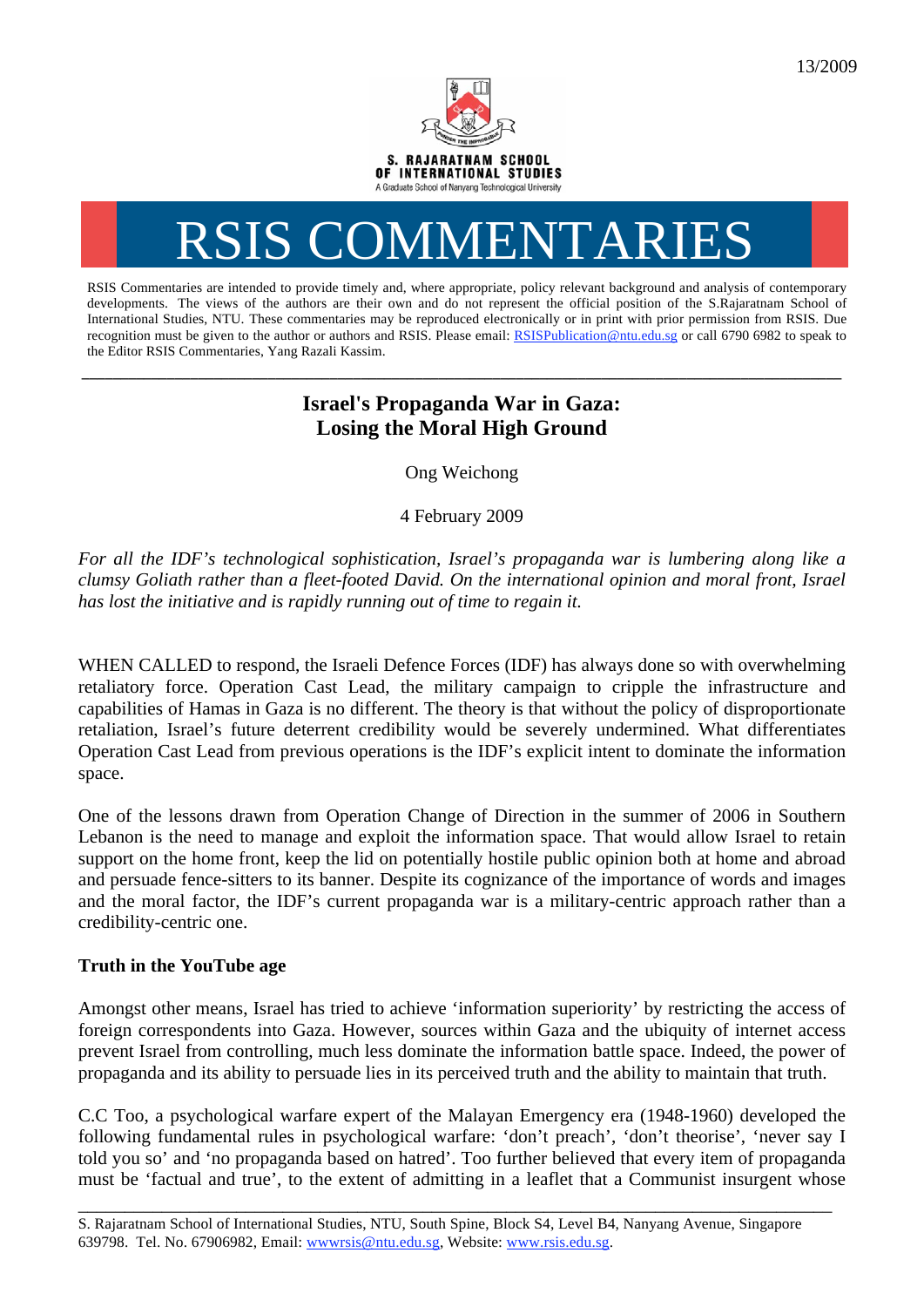death he had publicised was alive due to an error in identification. This emphasis on the truth had the intended effect of boosting the credibility of government propaganda not only in the eyes of the population, but those of its opponents. In short, any mismatch between words and deeds will discredit the message, particularly in a 'broadcast yourself' age where the Internet is a readily accessible conduit of instant information.

In the battle to establish a credible version of the truth, the IDF has taken its fight onto YouTube. Images of precision strikes on seemingly legitimate Hamas targets are constantly updated and available on a Youtube site maintained by the IDF. On 28 December 2008, the IDF released a video of an air strike on a truck allegedly loaded with Grad rockets. However, the Israeli human rights group B'Tselem challenged the IDF's account of events. According to B'Tselem's website, the so-called rockets were oxygen cylinders from a civilian workshop, not Grad Missiles as claimed by the IDF, and innocent civilians, not Hamas militants were killed in the air strike.

In an age in which anyone with a camera-phone and internet access can instantly propagate his or her version of 'truth' to the world at large, militaries and governments must realise that it takes more than fuzzy images of so-called precision strikes to win the propaganda war. Images of dead and severely wounded women and children in distinctly non-military settings have seriously undermined the IDF's claim to pinpoint accuracy. As such images increasingly fill the airwaves and bandwidths in the coming days and weeks, the Israeli version of truth will ever more sound and look like 'Zionist claptrap' to the casual observer.

## **Military Solution to Nowhere**

The fundamental drawback of Israel's efforts in Gaza is that its overall strategy is military-centric rather than population-centric. Without a political solution, military operations that seek to decapitate the Hamas leadership and reduce its capabilities and infrastructure are counterproductive. For every key militant or network node that the IDF neutralises, there will be another to plug the gap. More significantly, the overwhelming military response has done Israel no favours in the garnering of international opinion.

Military-centric creep has pervaded the Israeli propaganda effort. Instead of focusing on winning the credibility war, the IDF propaganda machine has largely been directed towards the issue of the military threat posed by Hamas (particularly the Qasam and Grad rockets) and knee-jerk reactions to allegations of human-rights abuses with questionable success. As demonstrated earlier, what the IDF hailed as a successful precision strike has been contested by B'Tselem as an attack on innocent civilians and that is only the tip of the ice-berg on the subject of contested narratives. On 13 January 2009, the very same NGO reported that Israeli soldiers in Gaza shot a woman in the head bearing a white flag. On the home front, the relenting missile and mortar barrages into Israel is a case in point that for all its smart-bombs and military prowess, the IDF has been unable to neutralise the homemade rockets of Hamas.

The painful learning experience of Summer 2006 demonstrated that any future campaign for the IDF will involve fighting in the information domain. Compared to the sophisticated media operations of Hizbollah, the IDF's lacklustre performance in the public relations sphere was partially to blame for the lack of support from the home front as the conflict dragged on into late August 2006. The IDF seemed to have embraced the notion and importance of fighting the information war, but any further militarisation of the current propaganda effort will only deviate from the key issues of credibility and legitimacy.

The military-centric approach and knee-jerk reactions of Israel's propaganda Goliath suggest the lack of a clear credible strategy. Military means can only hold the Gaza cordon for so long. With every bomb dropped and tank shell fired, Israel's moral force is slowly being bled dry. Hamas might be